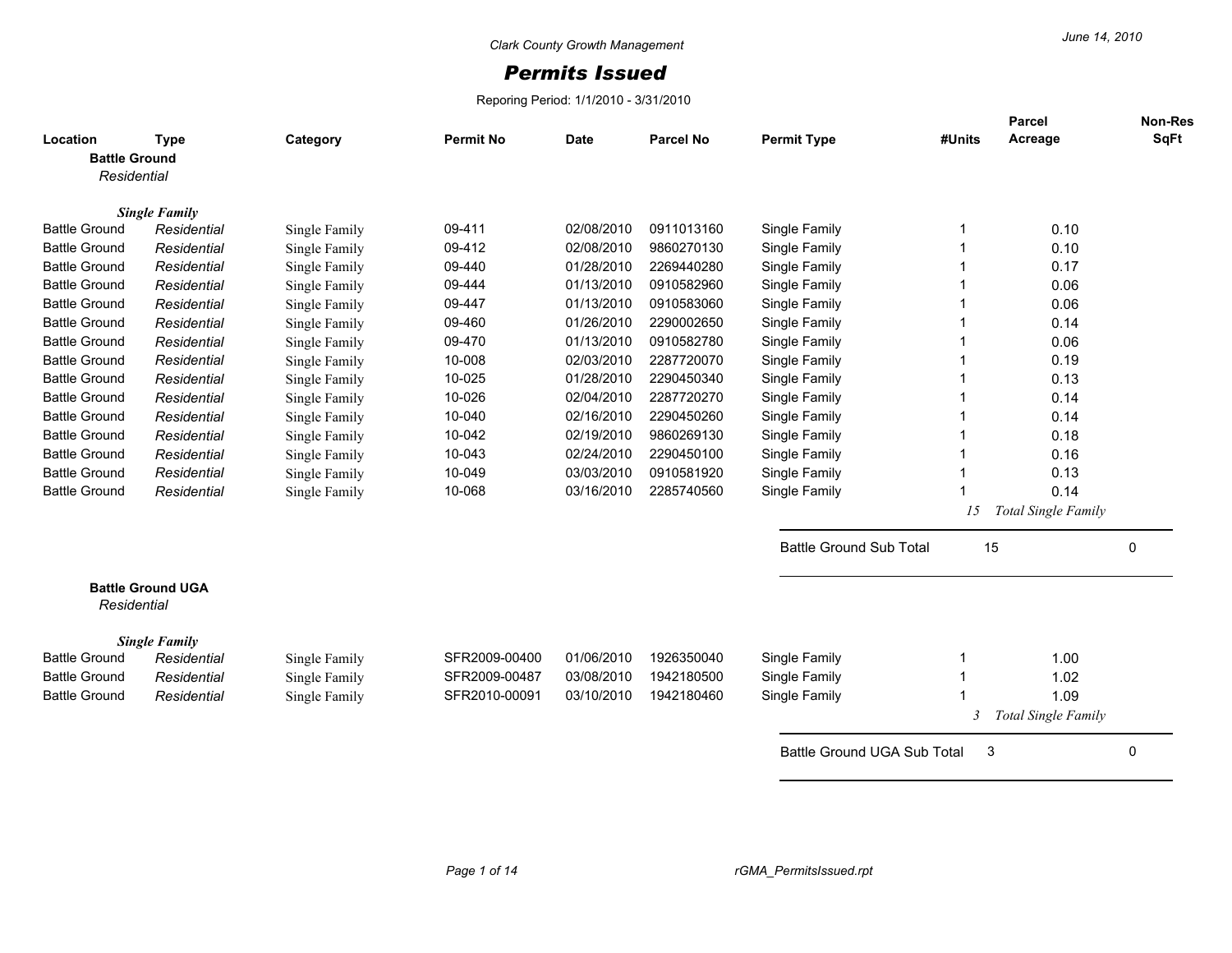|                |                                     |                                |                      |                          |                          |                    |                         | <b>Parcel</b> | Non-Res     |
|----------------|-------------------------------------|--------------------------------|----------------------|--------------------------|--------------------------|--------------------|-------------------------|---------------|-------------|
| Location       | <b>Type</b>                         | Category                       | <b>Permit No</b>     | <b>Date</b>              | <b>Parcel No</b>         | <b>Permit Type</b> | #Units                  | Acreage       | <b>SqFt</b> |
|                | Camas                               |                                |                      |                          |                          |                    |                         |               |             |
|                | Residential                         |                                |                      |                          |                          |                    |                         |               |             |
|                |                                     |                                |                      |                          |                          |                    |                         |               |             |
| Camas          | <b>Single Family</b><br>Residential | Single Family                  | 20101001             | 01/11/2010               | 1274440050               | Single Family      | -1                      | 0.33          |             |
| Camas          | Residential                         | Single Family                  | 20101002             | 01/12/2010               | 1776632700               | Single Family      | -1                      | 0.09          |             |
| Camas          | Residential                         | Single Family                  | 20101003             | 01/13/2010               | 1776630720               | Single Family      | $\mathbf{1}$            | 0.05          |             |
| Camas          | Residential                         | Single Family                  | 20101004             | 01/13/2010               | 1776630780               | Single Family      | 1                       | 0.05          |             |
| Camas          | Residential                         | Single Family                  | 20101005             | 01/13/2010               | 1776630760               | Single Family      | $\mathbf{1}$            | 0.02          |             |
| Camas          | Residential                         | Single Family                  | 20101006             | 01/13/2010               | 1776630740               | Single Family      | -1                      | 0.04          |             |
| Camas          | Residential                         | Single Family                  | 20101007             | 01/13/2010               | 1248172820               | Single Family      | 1                       | 0.24          |             |
| Camas          | Residential                         | Single Family                  | 20101008             | 01/14/2010               | 1776632940               | Single Family      | 1                       | 0.09          |             |
| Camas          | Residential                         | Single Family                  | 20101009             | 01/14/2010               | 1776632960               | Single Family      | $\mathbf{1}$            | 0.08          |             |
| Camas          | Residential                         | Single Family                  | 20101010             | 01/14/2010               | 1776630060               | Single Family      | 1                       | 0.22          |             |
| Camas          | Residential                         | Single Family                  | 20101011             | 01/20/2010               | 0819583740               | Single Family      | $\mathbf{1}$            | 0.33          |             |
| Camas          | Residential                         | Single Family                  | 20101012             | 01/20/2010               | 0819583340               | Single Family      | $\mathbf{1}$            | 0.26          |             |
| Camas          | Residential                         | Single Family                  | 20101013             | 01/20/2010               | 0819583320               | Single Family      | $\mathbf{1}$            | 0.24          |             |
| Camas          | Residential                         | Single Family                  | 20101014             | 01/20/2010               | 0819583720               | Single Family      | $\overline{1}$          | 0.30          |             |
| Camas          | Residential                         | Single Family                  | 20101015             | 01/20/2010               | 0819583300               | Single Family      | 1                       | 0.26          |             |
| Camas          | Residential                         | Single Family                  | 20101016             | 01/28/2010               | 9860281280               | Single Family      | $\overline{1}$          | 0.14          |             |
| Camas          | Residential                         | Single Family                  | 20101017             | 01/29/2010               | 1776630760               | Single Family      | 1                       | 0.02          |             |
|                |                                     | Single Family                  | 20101018             | 02/01/2010               | 0849210360               | Single Family      | $\mathbf{1}$            | 0.24          |             |
| Camas          | Residential                         |                                | 20101019             | 02/02/2010               | 1776632640               | Single Family      | $\mathbf{1}$            | 0.10          |             |
| Camas<br>Camas | Residential<br>Residential          | Single Family<br>Single Family | 20101020             | 02/02/2010               | 1776632480               | Single Family      | $\mathbf{1}$            | 0.12          |             |
|                | Residential                         |                                | 20101021             | 02/02/2010               | 1776633300               |                    | $\mathbf{1}$            | 0.09          |             |
| Camas          |                                     | Single Family                  |                      |                          |                          | Single Family      | $\overline{1}$          |               |             |
| Camas          | Residential                         | Single Family                  | 20101022<br>20101023 | 02/08/2010<br>02/08/2010 | 0819583380<br>0819583360 | Single Family      | $\overline{\mathbf{1}}$ | 0.32          |             |
| Camas          | Residential                         | Single Family                  | 20101024             | 02/08/2010               | 0819583700               | Single Family      | $\mathbf{1}$            | 0.37          |             |
| Camas          | Residential                         | Single Family                  |                      |                          |                          | Single Family      |                         | 0.25          |             |
| Camas          | Residential                         | Single Family                  | 20101025             | 02/08/2010               | 0819583680               | Single Family      | $\mathbf{1}$            | 0.33          |             |
| Camas          | Residential                         | Single Family                  | 20101026             | 02/08/2010<br>02/16/2010 | 0819583660               | Single Family      | $\mathbf{1}$            | 0.38          |             |
| Camas          | Residential                         | Single Family                  | 20101027             |                          | 1776633280               | Single Family      | 1                       | 0.10          |             |
| Camas          | Residential                         | Single Family                  | 20101028             | 02/19/2010               | 0819583400               | Single Family      | $\mathbf{1}$            | 0.24          |             |
| Camas          | Residential                         | Single Family                  | 20101029             | 02/19/2010               | 0819583420               | Single Family      | $\overline{\mathbf{1}}$ | 0.32          |             |
| Camas          | Residential                         | Single Family                  | 20101030             | 02/19/2010               | 0819583640               | Single Family      | $\overline{1}$          | 0.35          |             |
| Camas          | Residential                         | Single Family                  | 20101031             | 02/19/2010               | 1248172220               | Single Family      | 1                       | 0.18          |             |
| Camas          | Residential                         | Single Family                  | 20101032             | 02/19/2010               | 0819583620               | Single Family      | $\overline{1}$          | 0.26          |             |
| Camas          | Residential                         | Single Family                  | 20101033             | 02/24/2010               | 1248173360               | Single Family      | 1                       | 0.23          |             |
| Camas          | Residential                         | Single Family                  | 20101034             | 03/02/2010               | 0849210240               | Single Family      | 1                       | 0.24          |             |
| Camas          | Residential                         | Single Family                  | 20101035             | 03/02/2010               | 0849210260               | Single Family      | $\overline{1}$          | 0.24          |             |
| Camas          | Residential                         | Single Family                  | 20101036             | 03/08/2010               | 1274440030               | Single Family      | $\overline{1}$          | 0.22          |             |
| Camas          | Residential                         | Single Family                  | 20101037             | 03/16/2010               | 1271470160               | Single Family      | 1                       | 0.17          |             |

*Page 2 of 14 rGMA\_PermitsIssued.rpt*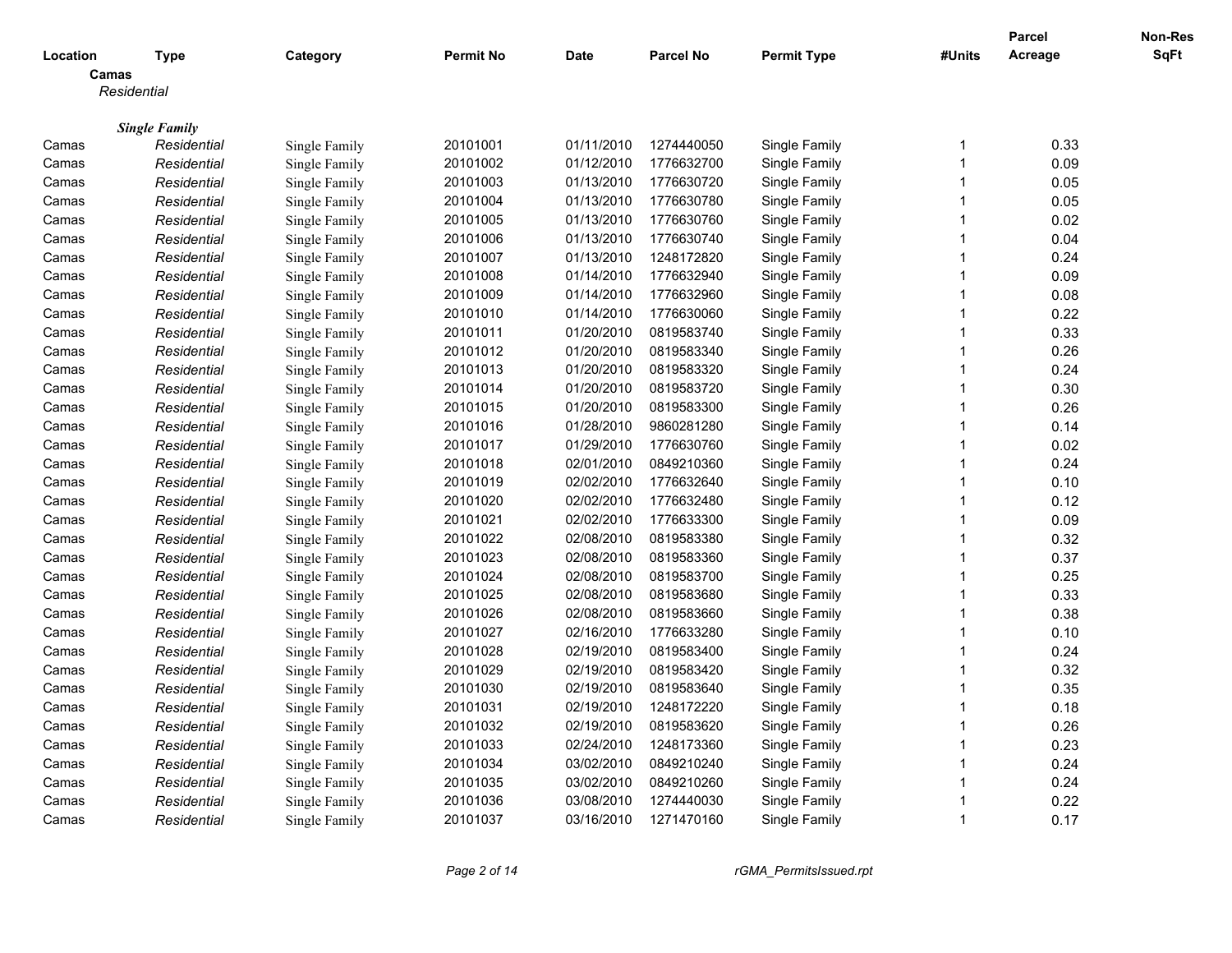| Location<br>Camas | <b>Type</b><br>Residential | Category      | <b>Permit No</b> | Date       | <b>Parcel No</b> | <b>Permit Type</b> | #Units | Parcel<br>Acreage   | <b>Non-Res</b><br>SqFt |
|-------------------|----------------------------|---------------|------------------|------------|------------------|--------------------|--------|---------------------|------------------------|
|                   | <b>Single Family</b>       |               |                  |            |                  |                    |        |                     |                        |
| Camas             | Residential                | Single Family | 20101038         | 03/22/2010 | 0849210840       | Single Family      |        | 0.25                |                        |
| Camas             | Residential                | Single Family | 20101039         | 03/25/2010 | 0849210300       | Single Family      |        | 0.24                |                        |
| Camas             | Residential                | Single Family | 20101040         | 03/25/2010 | 0849210960       | Single Family      |        | 0.26                |                        |
| Camas             | Residential                | Single Family | 20101041         | 03/26/2010 | 1776632740       | Single Family      |        | 0.10                |                        |
| Camas             | Residential                | Single Family | 20101042         | 03/26/2010 | 1776630960       | Single Family      |        | 0.11                |                        |
|                   |                            |               |                  |            |                  |                    | 42     | Total Single Family |                        |
|                   |                            |               |                  |            |                  | Camas Sub Total    | 42     |                     | 0                      |
|                   |                            |               |                  |            |                  |                    |        |                     |                        |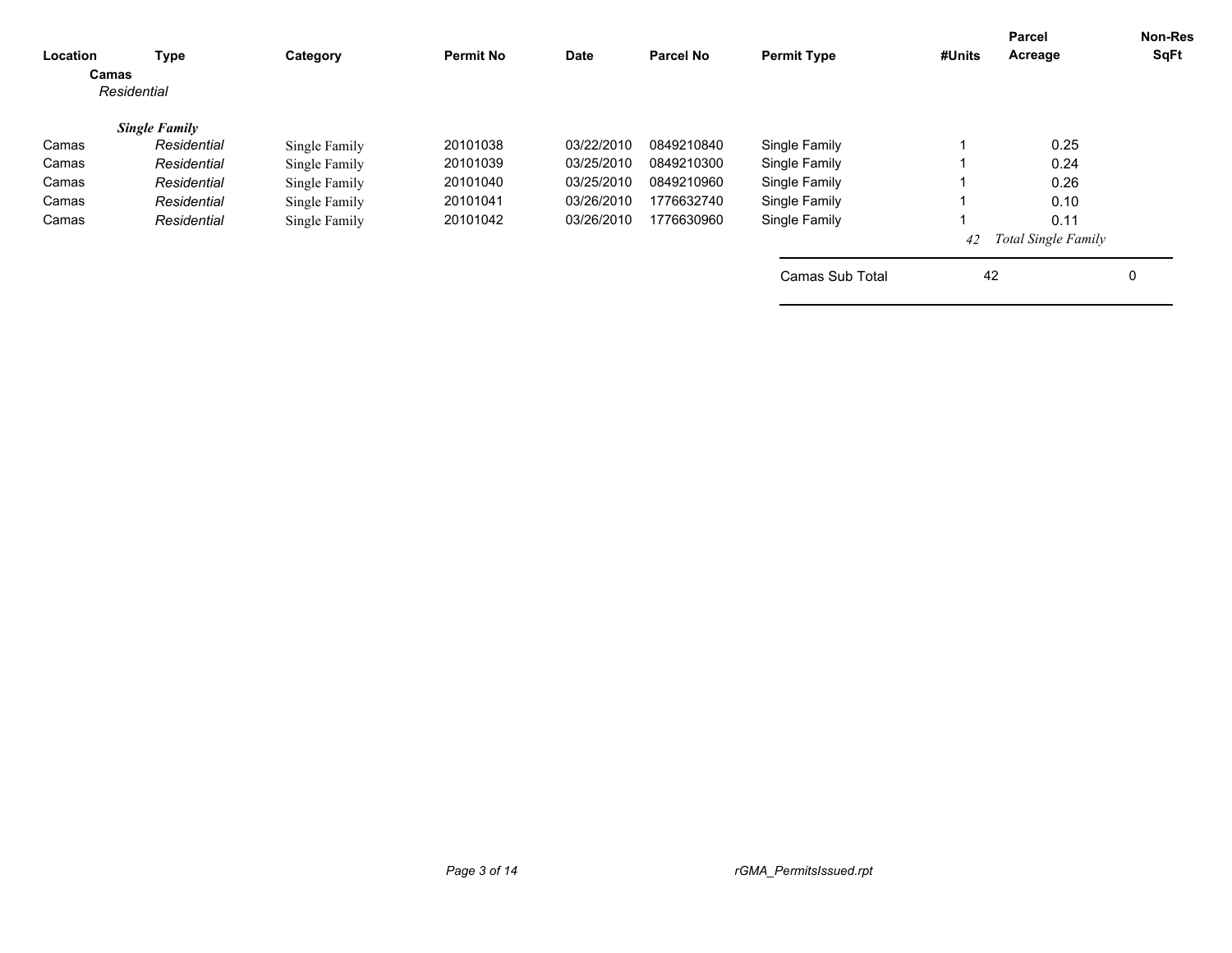| Location<br>La Center  | Type<br>Residential                                | Category                       | <b>Permit No</b>   | Date                     | <b>Parcel No</b>         | <b>Permit Type</b>             | #Units | <b>Parcel</b><br>Acreage              | <b>Non-Res</b><br>SqFt |
|------------------------|----------------------------------------------------|--------------------------------|--------------------|--------------------------|--------------------------|--------------------------------|--------|---------------------------------------|------------------------|
| La Center<br>La Center | <b>Single Family</b><br>Residential<br>Residential | Single Family<br>Single Family | RN09836<br>RN10847 | 01/30/2010<br>03/18/2010 | 2589050480<br>2589051140 | Single Family<br>Single Family |        | 0.18<br>0.17<br>2 Total Single Family |                        |
|                        |                                                    |                                |                    |                          |                          | La Center Sub Total            | 2      |                                       | 0                      |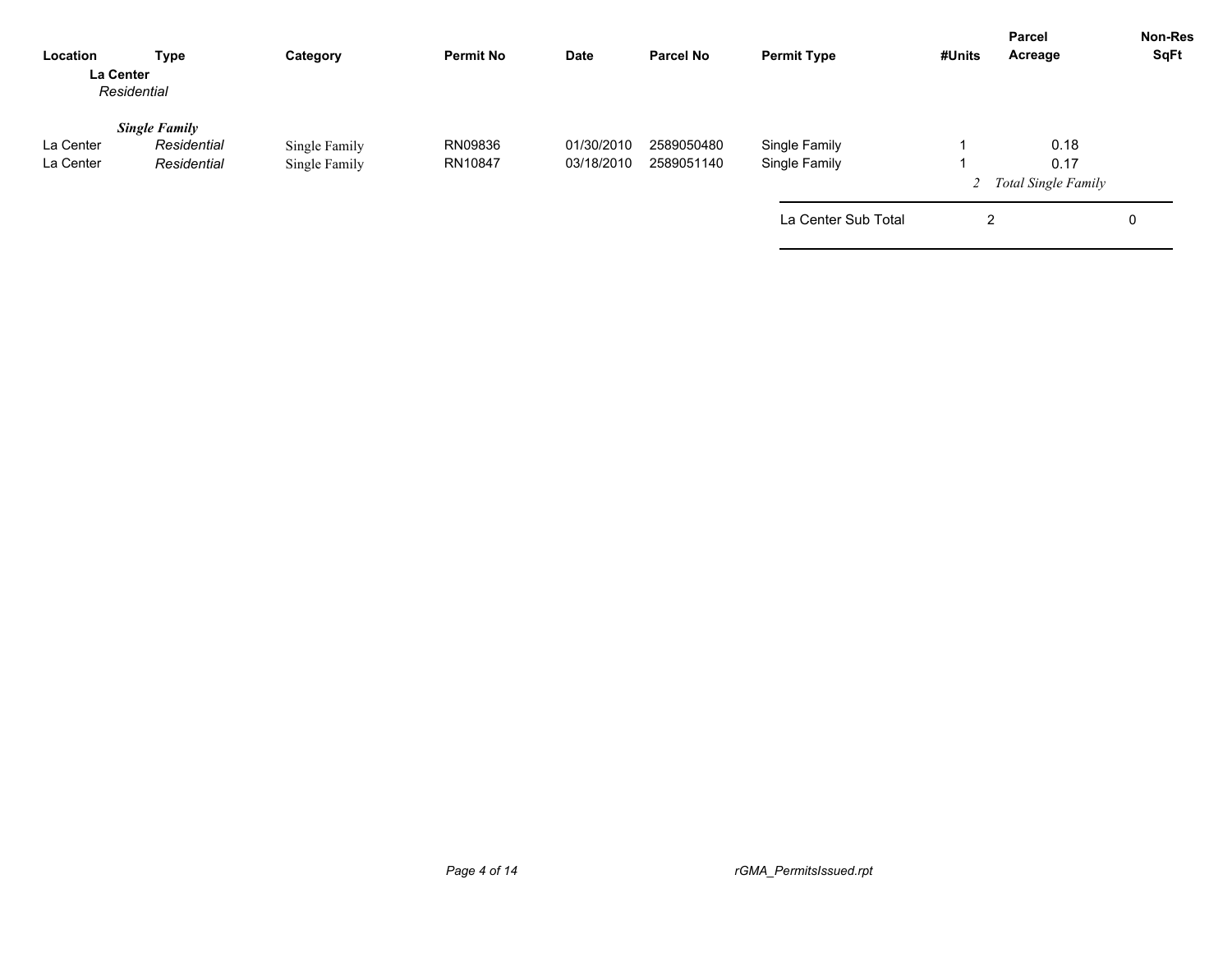| Location       | <b>Type</b>                          | Category      | <b>Permit No</b> | <b>Date</b> | <b>Parcel No</b> | <b>Permit Type</b>       | #Units | <b>Parcel</b><br>Acreage     | <b>Non-Res</b><br>SqFt |
|----------------|--------------------------------------|---------------|------------------|-------------|------------------|--------------------------|--------|------------------------------|------------------------|
| Ridgefield     | Residential                          |               |                  |             |                  |                          |        |                              |                        |
|                | <b>Single Family</b>                 |               |                  |             |                  |                          |        |                              |                        |
| Ridgefield     | Residential                          | Single Family | BLD-09-0076      | 01/05/2010  | 2160440300       | Single Family            |        | 0.14                         |                        |
| Ridgefield     | Residential                          | Single Family | BLD-10-0002      | 01/26/2010  | 2200322280       | Single Family            |        | 0.09                         |                        |
| Ridgefield     | Residential                          | Single Family | BLD-10-0003      | 01/22/2010  | 0683182360       | Single Family            |        | 0.28                         |                        |
| Ridgefield     | Residential                          | Single Family | BLD-10-0011      | 02/11/2010  | 2200320800       | Single Family            |        | 0.11                         |                        |
| Ridgefield     | Residential                          | Single Family | BLD-10-0018      | 03/17/2010  | 0683182320       | Single Family            |        | 0.15                         |                        |
| Ridgefield     | Residential                          | Single Family | BLD-10-0019      | 03/03/2010  | 1210610820       | Single Family            |        | 0.22                         |                        |
| Ridgefield     | Residential                          | Single Family | BLD-10-0020      | 03/29/2010  | 2160440280       | Single Family            |        | 0.15                         |                        |
| Ridgefield     | Residential                          | Single Family | BLD-10-0023      | 03/23/2010  | 2138050000       | Single Family            |        | 50.09                        |                        |
| Ridgefield     | Residential                          | Single Family | BLD-10-0024      | 03/23/2010  | 1210610420       | Single Family            |        | 0.24                         |                        |
|                |                                      |               |                  |             |                  |                          | 9      | <b>Total Single Family</b>   |                        |
|                |                                      |               |                  |             |                  | Ridgefield Sub Total     | 9      |                              | $\mathbf 0$            |
|                | <b>Ridgefield UGA</b><br>Residential |               |                  |             |                  |                          |        |                              |                        |
| Ridgefield UG. | <b>Single Family</b><br>Residential  | Single Family | SFR2009-00416    | 01/20/2010  | 2156120000       | Single Family            |        | 24.00<br>Total Single Family |                        |
|                |                                      |               |                  |             |                  | Ridgefield UGA Sub Total |        |                              | 0                      |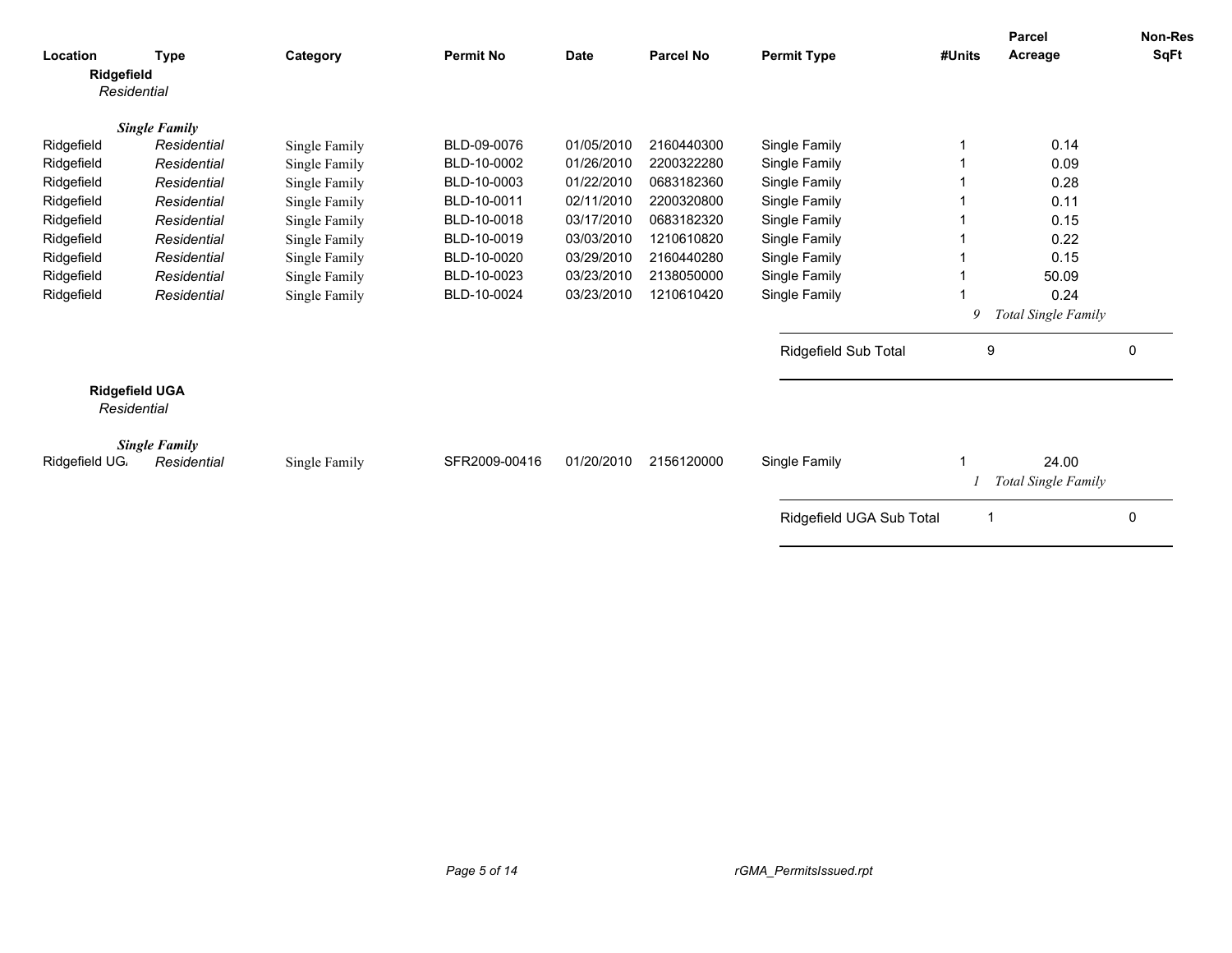|           |                      |               |                  |             |                  |                    |                         | Parcel             | <b>Non-Res</b> |
|-----------|----------------------|---------------|------------------|-------------|------------------|--------------------|-------------------------|--------------------|----------------|
| Location  | <b>Type</b>          | Category      | <b>Permit No</b> | <b>Date</b> | <b>Parcel No</b> | <b>Permit Type</b> | #Units                  | Acreage            | SqFt           |
|           | Vancouver            |               |                  |             |                  |                    |                         |                    |                |
|           | Residential          |               |                  |             |                  |                    |                         |                    |                |
|           |                      |               |                  |             |                  |                    |                         |                    |                |
|           | <b>Multi-Family</b>  |               |                  |             |                  |                    |                         |                    |                |
| Vancouver | Residential          | Multi-Family  | SFR2008-00028    | 02/11/2010  | 1099511500       | Multi-Family       | -1                      | 0.06               |                |
| Vancouver | Residential          | Multi-Family  | SFR2009-00128    | 01/04/2010  | 1657231000       | Multi-Family       | -1                      | 0.04               |                |
| Vancouver | Residential          | Multi-Family  | SFR2009-00129    | 01/04/2010  | 1657230980       | Multi-Family       | $\overline{1}$          | 0.05               |                |
| Vancouver | Residential          | Multi-Family  | SFR2009-00130    | 01/04/2010  | 1657231020       | Multi-Family       | $\overline{1}$          | 0.04               |                |
| Vancouver | Residential          | Multi-Family  | SFR2009-00131    | 01/04/2010  | 1657231040       | Multi-Family       | -1                      | 0.04               |                |
| Vancouver | Residential          | Multi-Family  | SFR2009-00132    | 01/04/2010  | 1657231060       | Multi-Family       | -1                      | 0.04               |                |
| Vancouver | Residential          | Multi-Family  | SFR2009-00133    | 01/04/2010  | 1657231080       | Multi-Family       | $\overline{1}$          | 0.07               |                |
| Vancouver | Residential          | Multi-Family  | SFR2010-00019    | 02/24/2010  | 1586910100       | Multi-Family       | 1                       | 0.05               |                |
| Vancouver | Residential          | Multi-Family  | SFR2010-00020    | 02/24/2010  | 1586910120       | Multi-Family       | $\overline{1}$          | 0.05               |                |
|           |                      |               |                  |             |                  |                    | 9                       | Total Multi-Family |                |
|           | <b>Single Family</b> |               |                  |             |                  |                    |                         |                    |                |
| Vancouver | Residential          | Single Family | SFR2009-00060    | 03/22/2010  | 1102800420       | Single Family      | -1                      | 0.17               |                |
| Vancouver | Residential          | Single Family | SFR2009-00134    | 01/15/2010  | 1267370080       | Single Family      | $\overline{1}$          | 0.30               |                |
| Vancouver | Residential          | Single Family | SFR2009-00136    | 02/02/2010  | 0357707310       | Single Family      | $\overline{1}$          | 0.30               |                |
| Vancouver | Residential          | Single Family | SFR2009-00138    | 01/04/2010  | 0184400000       | Single Family      | -1                      | 0.14               |                |
| Vancouver | Residential          | Single Family | SFR2009-00140    | 01/14/2010  | 1097300580       | Single Family      | $\overline{1}$          | 0.09               |                |
| Vancouver | Residential          | Single Family | SFR2009-00142    | 02/17/2010  | 1099510500       | Single Family      | -1                      | 0.06               |                |
| Vancouver | Residential          | Single Family | SFR2009-00143    | 02/17/2010  | 1099510520       | Single Family      | $\overline{1}$          | 0.06               |                |
| Vancouver | Residential          | Single Family | SFR2009-00144    | 01/20/2010  | 1642850070       | Single Family      | $\overline{1}$          | 0.09               |                |
| Vancouver | Residential          | Single Family | SFR2009-00145    | 01/07/2010  | 1626720230       | Single Family      | $\overline{1}$          | 0.14               |                |
| Vancouver | Residential          | Single Family | SFR2009-00146    | 01/20/2010  | 1626610060       | Single Family      | -1                      | 0.13               |                |
| Vancouver | Residential          | Single Family | SFR2009-00147    | 03/08/2010  | 0357707340       | Single Family      | $\overline{1}$          | 0.25               |                |
| Vancouver | Residential          | Single Family | SFR2009-00148    | 01/12/2010  | 1642560260       | Single Family      | $\overline{1}$          | 0.09               |                |
| Vancouver | Residential          | Single Family | SFR2009-00149    | 01/29/2010  | 1099360880       | Single Family      | -1                      | 0.13               |                |
| Vancouver | Residential          | Single Family | SFR2010-00001    | 01/14/2010  | 1642250140       | Single Family      | $\overline{1}$          | 0.31               |                |
| Vancouver | Residential          | Single Family | SFR2010-00003    | 01/27/2010  | 1642250120       | Single Family      | $\overline{1}$          | 0.32               |                |
| Vancouver | Residential          | Single Family | SFR2010-00004    | 01/25/2010  | 1642560020       | Single Family      | $\overline{1}$          | 0.11               |                |
| Vancouver | Residential          | Single Family | SFR2010-00005    | 01/21/2010  | 1099361000       | Single Family      | $\overline{1}$          | 0.14               |                |
| Vancouver | Residential          | Single Family | SFR2010-00006    | 02/09/2010  | 1772350920       | Single Family      | -1                      | 0.09               |                |
| Vancouver | Residential          | Single Family | SFR2010-00007    | 02/09/2010  | 1772350900       | Single Family      | $\overline{1}$          | 0.10               |                |
| Vancouver | Residential          | Single Family | SFR2010-00009    | 02/12/2010  | 1221480350       | Single Family      | $\overline{1}$          | 0.30               |                |
| Vancouver | Residential          | Single Family | SFR2010-00010    | 02/12/2010  | 1626610140       | Single Family      | $\overline{1}$          | 0.09               |                |
| Vancouver | Residential          | Single Family | SFR2010-00011    | 02/23/2010  | 1626610050       | Single Family      | $\overline{1}$          | 0.09               |                |
| Vancouver | Residential          | Single Family | SFR2010-00013    | 03/05/2010  | 1626720090       | Single Family      | $\overline{1}$          | 0.13               |                |
| Vancouver | Residential          | Single Family | SFR2010-00014    | 03/05/2010  | 1626720020       | Single Family      | -1                      | 0.20               |                |
| Vancouver | Residential          | Single Family | SFR2010-00015    | 03/09/2010  | 1642560120       | Single Family      | $\overline{1}$          | 0.09               |                |
| Vancouver | Residential          | Single Family | SFR2010-00017    | 03/25/2010  | 1626720150       | Single Family      | $\overline{\mathbf{1}}$ | 0.07               |                |
|           |                      |               |                  |             |                  |                    |                         |                    |                |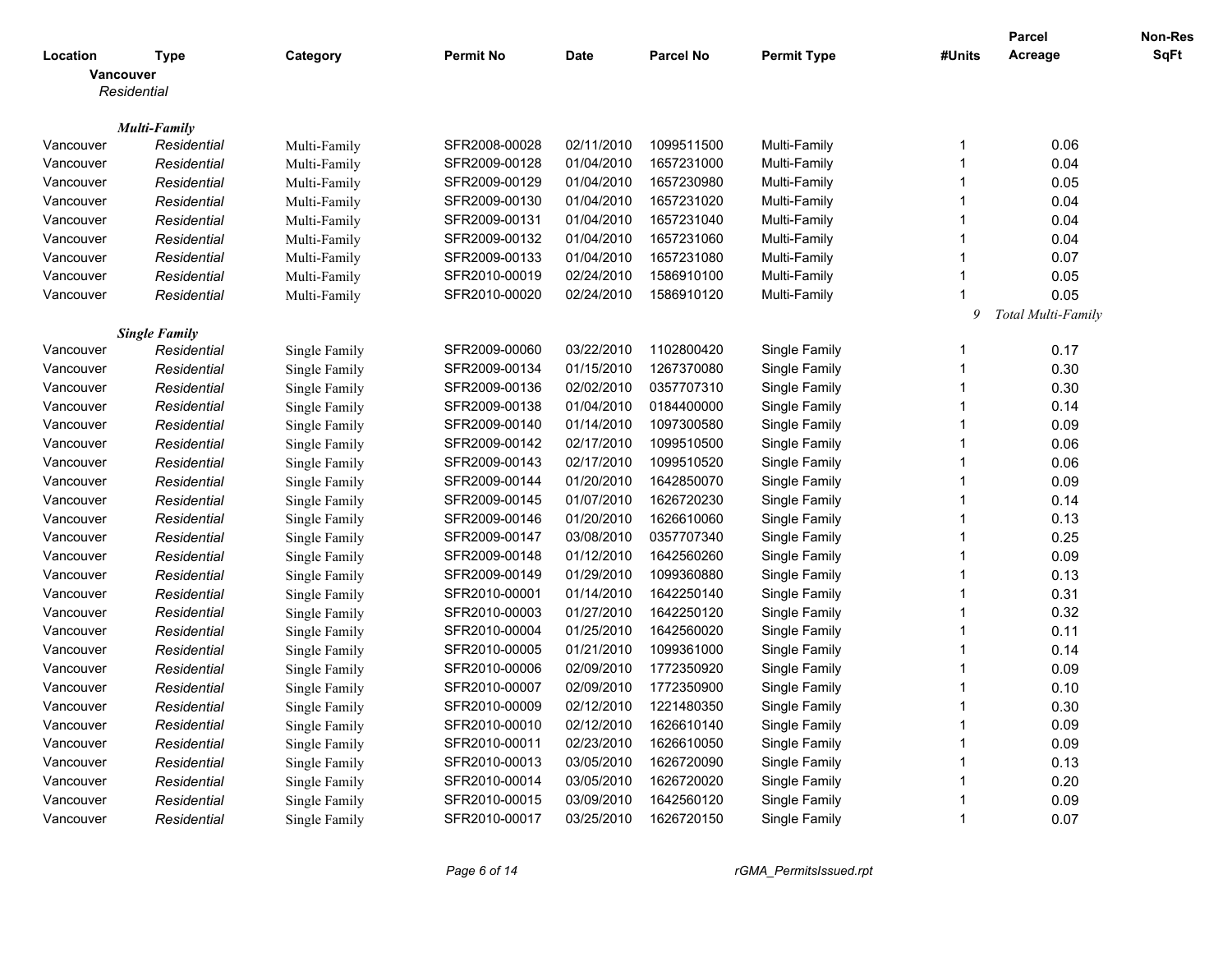|                      |                                     |                          |                  |             |                  |                            |              | <b>Parcel</b>       | <b>Non-Res</b> |
|----------------------|-------------------------------------|--------------------------|------------------|-------------|------------------|----------------------------|--------------|---------------------|----------------|
| Location             | <b>Type</b>                         | Category                 | <b>Permit No</b> | <b>Date</b> | <b>Parcel No</b> | <b>Permit Type</b>         | #Units       | Acreage             | <b>SqFt</b>    |
| Vancouver            |                                     |                          |                  |             |                  |                            |              |                     |                |
| Residential          |                                     |                          |                  |             |                  |                            |              |                     |                |
|                      |                                     |                          |                  |             |                  |                            |              |                     |                |
| Vancouver            | <b>Single Family</b><br>Residential | Single Family            | SFR2010-00018    | 03/05/2010  | 1626720140       | Single Family              | 1            | 0.20                |                |
| Vancouver            | Residential                         |                          | SFR2010-00021    | 03/05/2010  | 1626610130       | Single Family              | $\mathbf 1$  | 0.09                |                |
|                      |                                     | Single Family            | SFR2010-00024    | 03/10/2010  | 1097300160       | Single Family              | $\mathbf{1}$ | 0.09                |                |
| Vancouver            | Residential                         | Single Family            |                  | 03/18/2010  | 1637181380       |                            | $\mathbf{1}$ |                     |                |
| Vancouver            | Residential                         | Single Family            | SFR2010-00026    |             |                  | Single Family              |              | 0.07                |                |
| Vancouver            | Residential                         | Single Family            | SFR2010-00027    | 03/18/2010  | 1642250060       | Single Family              | 1            | 0.31                |                |
| Vancouver            | Residential                         | Single Family            | SFR2010-00028    | 03/10/2010  | 1637670100       | Single Family              | 1            | 0.21                |                |
| Vancouver            | Residential                         | Single Family            | SFR2010-00029    | 03/15/2010  | 1097300200       | Single Family              | $\mathbf{1}$ | 0.09                |                |
| Vancouver            | Residential                         | Single Family            | SFR2010-00030    | 03/10/2010  | 1097300960       | Single Family              | $\mathbf{1}$ | 0.09                |                |
| Vancouver            | Residential                         | Single Family            | SFR2010-00031    | 03/08/2010  | 9860265170       | Single Family              | 1            | 0.08                |                |
| Vancouver            | Residential                         | Single Family            | SFR2010-00033    | 03/04/2010  | 9860268190       | Single Family              | $\mathbf{1}$ | 0.17                |                |
| Vancouver            | Residential                         | Single Family            | SFR2010-00034    | 03/10/2010  | 1623690180       | Single Family              | $\mathbf{1}$ | 0.15                |                |
| Vancouver            | Residential                         | Single Family            | SFR2010-00035    | 03/15/2010  | 1097300280       | Single Family              | $\mathbf 1$  | 0.13                |                |
| Vancouver            | Residential                         | Single Family            | SFR2010-00038    | 03/22/2010  | 1102800440       | Single Family              | 1            | 0.18                |                |
|                      |                                     |                          |                  |             |                  |                            | 39           | Total Single Family |                |
|                      |                                     |                          |                  |             |                  |                            |              |                     |                |
|                      |                                     |                          |                  |             |                  | <b>Vancouver Sub Total</b> | 48           |                     | 0              |
| <b>Vancouver UGA</b> |                                     |                          |                  |             |                  |                            |              |                     |                |
|                      | <b>Non-Residential</b>              |                          |                  |             |                  |                            |              |                     |                |
|                      |                                     |                          |                  |             |                  |                            |              |                     |                |
| Vancouver UC         | Non-Residential                     | <b>Commercial Retail</b> | COM2009-00263    | 01/25/2010  | 1482270000       | <b>Commercial Retail</b>   |              | 3.20                | 6,000          |
| Vancouver UC         | Non-Residential                     | Institutional            | COM2009-00205    | 01/28/2010  | 1859480000       | Institutional              |              | 272.10              | 57,981         |
| Residential          |                                     |                          |                  |             |                  |                            |              |                     |                |
|                      |                                     |                          |                  |             |                  |                            |              |                     |                |
|                      | <b>Single Family</b>                |                          |                  |             |                  |                            |              |                     |                |
| Vancouver UC         | Residential                         | Mobile Home              | MOH2009-00057    | 03/02/2010  | 1862660000       | Mobile Home                | 1            | 0.49                |                |
| Vancouver UC         | Residential                         | Single Family            | SFR2007-00963    | 02/09/2010  | 1996230340       | Single Family              | $\mathbf{1}$ | 0.23                |                |
| Vancouver UC         | Residential                         | Single Family            | SFR2009-00016    | 03/08/2010  | 1195750120       | Single Family              | $\mathbf{1}$ | 0.10                |                |
| Vancouver UC         | Residential                         | Single Family            | SFR2009-00017    | 01/26/2010  | 1195750140       | Single Family              | $\mathbf{1}$ | 0.10                |                |
| Vancouver UC         | Residential                         | Single Family            | SFR2009-00021    | 03/31/2010  | 1195750460       | Single Family              | 1            | 0.11                |                |
| Vancouver UC         | Residential                         | Single Family            | SFR2009-00037    | 03/23/2010  | 1195750430       | Single Family              | 1            | 0.12                |                |
| Vancouver UC         | Residential                         | Single Family            | SFR2009-00038    | 03/25/2010  | 1195750110       | Single Family              | 1            | 0.10                |                |
| Vancouver UC         | Residential                         | Single Family            | SFR2009-00040    | 01/26/2010  | 1195750150       | Single Family              | $\mathbf{1}$ | 0.10                |                |
| Vancouver UC         | Residential                         | Single Family            | SFR2009-00041    | 02/17/2010  | 1195750170       | Single Family              | $\mathbf{1}$ | 0.10                |                |
| Vancouver UC         | Residential                         | Single Family            | SFR2009-00045    | 03/25/2010  | 1195750470       | Single Family              | $\mathbf{1}$ | 0.12                |                |
| Vancouver UC         | Residential                         | Single Family            | SFR2009-00046    | 02/17/2010  | 1195750490       | Single Family              | 1            | 0.12                |                |
| Vancouver UC         | Residential                         | Single Family            | SFR2009-00053    | 03/16/2010  | 1195750580       | Single Family              | $\mathbf{1}$ | 0.12                |                |
|                      |                                     |                          |                  |             |                  |                            |              |                     |                |

*Page 7 of 14 rGMA\_PermitsIssued.rpt*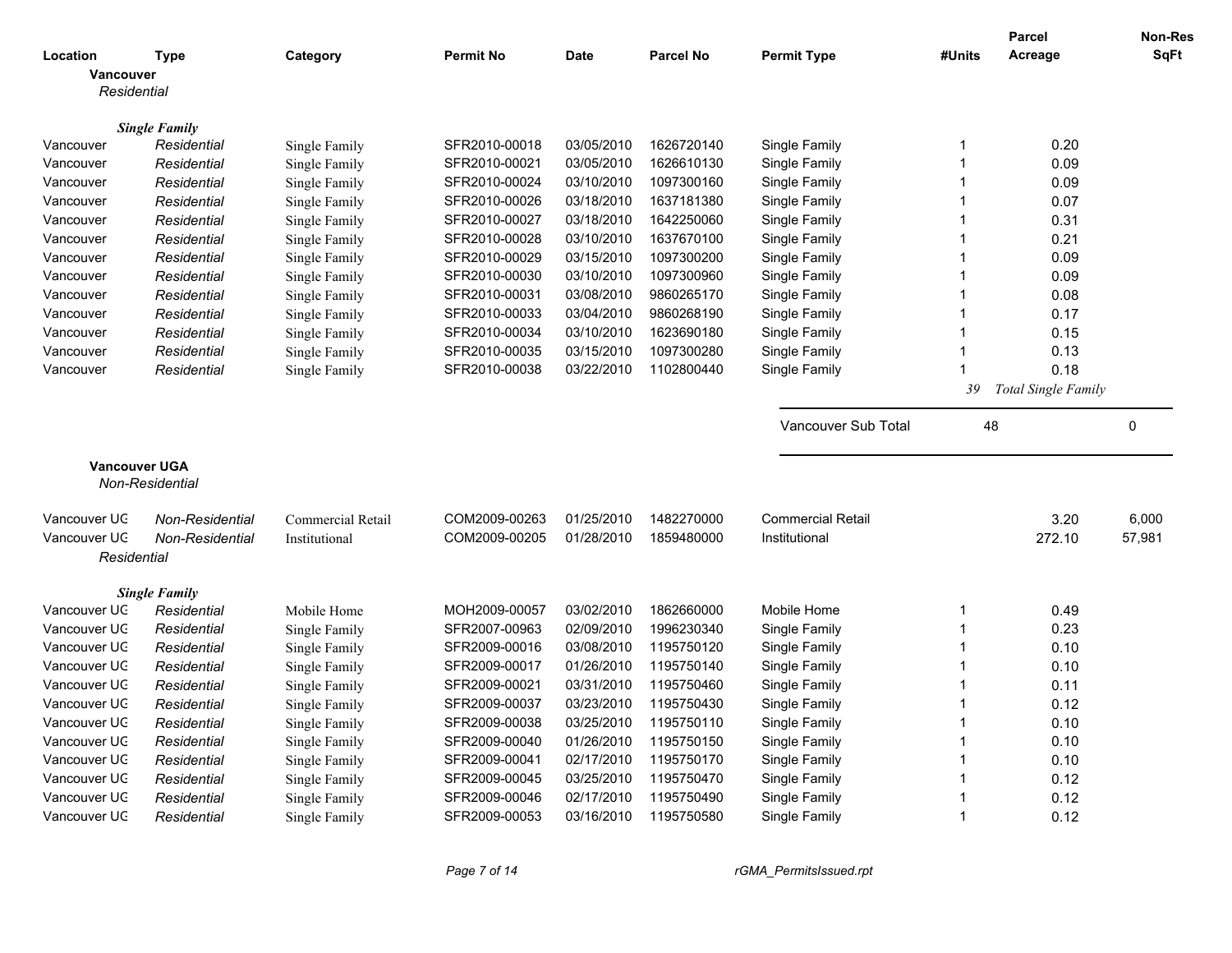|                                                 |                      |               |                  |             |                  |                    |                         | <b>Parcel</b> | Non-Res |
|-------------------------------------------------|----------------------|---------------|------------------|-------------|------------------|--------------------|-------------------------|---------------|---------|
| Location<br><b>Vancouver UGA</b><br>Residential | <b>Type</b>          | Category      | <b>Permit No</b> | <b>Date</b> | <b>Parcel No</b> | <b>Permit Type</b> | #Units                  | Acreage       | SqFt    |
|                                                 |                      |               |                  |             |                  |                    |                         |               |         |
|                                                 | <b>Single Family</b> |               |                  |             |                  |                    |                         |               |         |
| Vancouver UC                                    | Residential          | Single Family | SFR2009-00059    | 03/25/2010  | 1195750870       | Single Family      | -1                      | 0.10          |         |
| Vancouver UC                                    | Residential          | Single Family | SFR2009-00064    | 03/25/2010  | 1195750570       | Single Family      | $\overline{\mathbf{1}}$ | 0.12          |         |
| Vancouver UC                                    | Residential          | Single Family | SFR2009-00069    | 03/08/2010  | 1195750820       | Single Family      | $\overline{\mathbf{1}}$ | 0.10          |         |
| Vancouver UC                                    | Residential          | Single Family | SFR2009-00071    | 01/26/2010  | 1195750860       | Single Family      | $\overline{1}$          | 0.10          |         |
| Vancouver UC                                    | Residential          | Single Family | SFR2009-00073    | 01/26/2010  | 1195750160       | Single Family      | -1                      | 0.11          |         |
| Vancouver UC                                    | Residential          | Single Family | SFR2009-00378    | 02/22/2010  | 9860258040       | Single Family      | $\overline{1}$          | 0.19          |         |
| Vancouver UC                                    | Residential          | Single Family | SFR2009-00379    | 02/22/2010  | 9860258050       | Single Family      | $\overline{\mathbf{1}}$ | 0.12          |         |
| Vancouver UC                                    | Residential          | Single Family | SFR2009-00419    | 01/15/2010  | 1040400020       | Single Family      | $\overline{\mathbf{1}}$ | 0.22          |         |
| Vancouver UC                                    | Residential          | Single Family | SFR2009-00425    | 02/01/2010  | 1866910000       | Single Family      | $\overline{1}$          | 0.45          |         |
| Vancouver UC                                    | Residential          | Single Family | SFR2009-00440    | 01/06/2010  | 1040700120       | Single Family      | $\overline{\mathbf{1}}$ | 0.23          |         |
| Vancouver UC                                    | Residential          | Single Family | SFR2009-00442    | 02/11/2010  | 1819640000       | Single Family      | $\overline{\mathbf{1}}$ | 0.34          |         |
| Vancouver UC                                    | Residential          | Single Family | SFR2009-00444    | 01/06/2010  | 1859920000       | Single Family      | $\overline{1}$          | 1.49          |         |
| Vancouver UC                                    | Residential          | Single Family | SFR2009-00447    | 01/07/2010  | 1894920240       | Single Family      | $\overline{1}$          | 0.11          |         |
| Vancouver UC                                    | Residential          | Single Family | SFR2009-00451    | 01/26/2010  | 9860260390       | Single Family      | $\overline{1}$          | 0.15          |         |
| Vancouver UC                                    | Residential          | Single Family | SFR2009-00462    | 02/16/2010  | 9860258850       | Single Family      | $\overline{1}$          | 0.11          |         |
| Vancouver UC                                    | Residential          | Single Family | SFR2009-00463    | 01/21/2010  | 2003371380       | Single Family      | $\overline{1}$          | 0.23          |         |
| Vancouver UC                                    | Residential          | Single Family | SFR2009-00464    | 02/02/2010  | 2006070340       | Single Family      | 1                       | 0.28          |         |
| Vancouver UC                                    | Residential          | Single Family | SFR2009-00465    | 01/20/2010  | 1040700820       | Single Family      | $\overline{\mathbf{1}}$ | 0.26          |         |
| Vancouver UC                                    | Residential          | Single Family | SFR2009-00468    | 01/12/2010  | 1816770940       | Single Family      | $\overline{1}$          | 0.14          |         |
| Vancouver UC                                    | Residential          | Single Family | SFR2009-00469    | 02/09/2010  | 1816770960       | Single Family      | $\overline{\mathbf{1}}$ | 0.12          |         |
| Vancouver UC                                    | Residential          | Single Family | SFR2009-00470    | 03/10/2010  | 1081600340       | Single Family      | $\overline{1}$          | 0.12          |         |
| Vancouver UC                                    | Residential          | Single Family | SFR2009-00472    | 03/29/2010  | 1081600280       | Single Family      | $\overline{\mathbf{1}}$ | 0.11          |         |
| Vancouver UC                                    | Residential          | Single Family | SFR2009-00473    | 03/10/2010  | 1081600360       | Single Family      | $\overline{1}$          | 0.10          |         |
| Vancouver UC                                    | Residential          | Single Family | SFR2009-00474    | 01/20/2010  | 1081600220       | Single Family      | -1                      | 0.15          |         |
| Vancouver UC                                    | Residential          | Single Family | SFR2009-00475    | 01/20/2010  | 1816770980       | Single Family      | $\overline{1}$          | 0.11          |         |
| Vancouver UC                                    | Residential          | Single Family | SFR2009-00477    | 02/01/2010  | 1816771340       | Single Family      | $\overline{1}$          | 0.62          |         |
| Vancouver UC                                    | Residential          | Single Family | SFR2009-00478    | 01/20/2010  | 1081600200       | Single Family      | $\overline{\mathbf{1}}$ | 0.20          |         |
| Vancouver UC                                    | Residential          | Single Family | SFR2009-00480    | 01/08/2010  | 1464490020       | Single Family      | $\overline{\mathbf{1}}$ | 0.18          |         |
| Vancouver UC                                    | Residential          | Single Family | SFR2009-00483    | 03/29/2010  | 1081600300       | Single Family      | $\overline{\mathbf{1}}$ | 0.11          |         |
| Vancouver UC                                    | Residential          | Single Family | SFR2010-00001    | 03/10/2010  | 1498650000       | Single Family      | $\overline{1}$          | 1.25          |         |
| Vancouver UC                                    | Residential          | Single Family | SFR2010-00002    | 01/20/2010  | 1564350140       | Single Family      | $\overline{\mathbf{1}}$ | 0.11          |         |
| Vancouver UC                                    | Residential          | Single Family | SFR2010-00003    | 01/27/2010  | 1889970260       | Single Family      | $\overline{1}$          | 0.14          |         |
| Vancouver UC                                    | Residential          | Single Family | SFR2010-00007    | 01/15/2010  | 1569480440       | Single Family      | $\overline{1}$          | 0.07          |         |
| Vancouver UC                                    | Residential          | Single Family | SFR2010-00008    | 01/12/2010  | 1541660080       | Single Family      | 1                       | 0.09          |         |
| Vancouver UC                                    | Residential          | Single Family | SFR2010-00009    | 01/20/2010  | 9860260380       | Single Family      | $\overline{1}$          | 0.14          |         |
| Vancouver UC                                    | Residential          | Single Family | SFR2010-00010    | 02/12/2010  | 1819080260       | Single Family      | -1                      | 0.23          |         |
| Vancouver UC                                    | Residential          | Single Family | SFR2010-00011    | 03/09/2010  | 1569470760       | Single Family      | -1                      | 0.11          |         |
|                                                 |                      |               |                  |             |                  |                    |                         |               |         |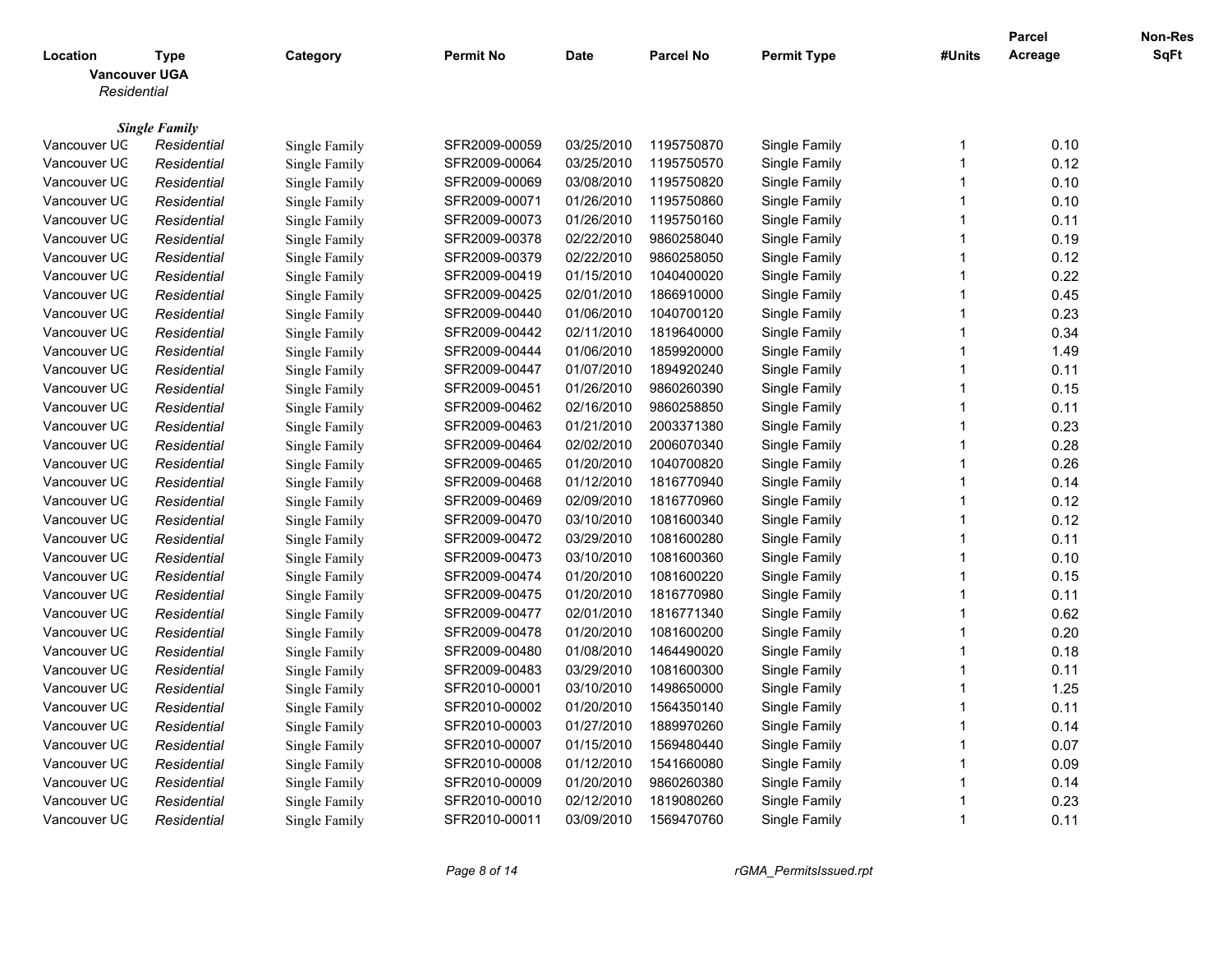|                                                 |                      |               |               |             |                  |                      |                         | <b>Parcel</b> | Non-Res |
|-------------------------------------------------|----------------------|---------------|---------------|-------------|------------------|----------------------|-------------------------|---------------|---------|
| Location<br><b>Vancouver UGA</b><br>Residential | Type                 | Category      | Permit No     | <b>Date</b> | <b>Parcel No</b> | <b>Permit Type</b>   | #Units                  | Acreage       | SqFt    |
|                                                 |                      |               |               |             |                  |                      |                         |               |         |
|                                                 | <b>Single Family</b> |               |               |             |                  |                      |                         |               |         |
| Vancouver UC                                    | Residential          | Single Family | SFR2010-00014 | 02/01/2010  | 1854410200       | Single Family        | -1                      | 0.23          |         |
| Vancouver UC                                    | Residential          | Single Family | SFR2010-00017 | 02/09/2010  | 1879460280       | Single Family        | $\overline{1}$          | 0.06          |         |
| Vancouver UC                                    | Residential          | Single Family | SFR2010-00018 | 02/03/2010  | 2006070040       | Single Family        | $\overline{\mathbf{1}}$ | 0.29          |         |
| Vancouver UC                                    | Residential          | Single Family | SFR2010-00019 | 02/16/2010  | 2003371200       | Single Family        | $\overline{1}$          | 0.23          |         |
| Vancouver UC                                    | Residential          | Single Family | SFR2010-00020 | 02/25/2010  | 1081600040       | Single Family        | -1                      | 0.12          |         |
| Vancouver UC                                    | Residential          | Single Family | SFR2010-00022 | 02/09/2010  | 1052600800       | Single Family        | $\overline{1}$          | 0.14          |         |
| Vancouver UC                                    | Residential          | Single Family | SFR2010-00025 | 02/26/2010  | 1081600240       | Single Family        | $\overline{1}$          | 0.12          |         |
| Vancouver UC                                    | Residential          | Single Family | SFR2010-00026 | 02/16/2010  | 1996230220       | Single Family        | $\overline{1}$          | 0.24          |         |
| Vancouver UC                                    | Residential          | Single Family | SFR2010-00030 | 02/16/2010  | 1859600120       | <b>Single Family</b> | -1                      | 0.30          |         |
| Vancouver UC                                    | Residential          | Single Family | SFR2010-00032 | 02/17/2010  | 1889440480       | Single Family        | $\overline{1}$          | 0.16          |         |
| Vancouver UC                                    | Residential          | Single Family | SFR2010-00033 | 02/17/2010  | 1889440380       | Single Family        | $\overline{\mathbf{1}}$ | 0.20          |         |
| Vancouver UC                                    | Residential          | Single Family | SFR2010-00034 | 03/04/2010  | 1540360020       | Single Family        | $\overline{\mathbf{1}}$ | 0.11          |         |
| Vancouver UC                                    | Residential          | Single Family | SFR2010-00036 | 03/22/2010  | 0977100920       | Single Family        | $\overline{1}$          | 0.15          |         |
| Vancouver UC                                    | Residential          | Single Family | SFR2010-00037 | 02/26/2010  | 9860261840       | Single Family        | $\overline{\mathbf{1}}$ | 0.12          |         |
| Vancouver UC                                    | Residential          | Single Family | SFR2010-00040 | 02/26/2010  | 9860261820       | Single Family        | 1                       | 0.11          |         |
| Vancouver UC                                    | Residential          | Single Family | SFR2010-00041 | 02/26/2010  | 9860261830       | Single Family        | $\overline{1}$          | 0.11          |         |
| Vancouver UC                                    | Residential          | Single Family | SFR2010-00042 | 02/26/2010  | 9860261810       | Single Family        | $\overline{1}$          | 0.12          |         |
| Vancouver UC                                    | Residential          | Single Family | SFR2010-00043 | 03/17/2010  | 9860261780       | Single Family        | $\overline{1}$          | 0.15          |         |
| Vancouver UC                                    | Residential          | Single Family | SFR2010-00044 | 02/26/2010  | 9860261770       | Single Family        | $\overline{1}$          | 0.12          |         |
| Vancouver UC                                    | Residential          | Single Family | SFR2010-00045 | 03/05/2010  | 9860261850       | Single Family        | $\overline{\mathbf{1}}$ | 0.12          |         |
| Vancouver UC                                    | Residential          | Single Family | SFR2010-00046 | 02/26/2010  | 9860261860       | Single Family        | $\overline{1}$          | 0.06          |         |
| Vancouver UC                                    | Residential          | Single Family | SFR2010-00047 | 03/03/2010  | 1889360420       | Single Family        | $\overline{1}$          | 0.17          |         |
| Vancouver UC                                    | Residential          | Single Family | SFR2010-00048 | 03/12/2010  | 9860261860       | Single Family        | 1                       | 0.06          |         |
| Vancouver UC                                    | Residential          | Single Family | SFR2010-00049 | 02/26/2010  | 9860261880       | Single Family        | $\overline{1}$          | 0.12          |         |
| Vancouver UC                                    | Residential          | Single Family | SFR2010-00050 | 03/23/2010  | 9860261740       | Single Family        | $\overline{\mathbf{1}}$ | 0.11          |         |
| Vancouver UC                                    | Residential          | Single Family | SFR2010-00054 | 03/30/2010  | 9860261650       | Single Family        | $\overline{\mathbf{1}}$ | 0.15          |         |
| Vancouver UC                                    | Residential          | Single Family | SFR2010-00055 | 03/12/2010  | 9860261640       | Single Family        | $\overline{1}$          | 0.16          |         |
| Vancouver UC                                    | Residential          | Single Family | SFR2010-00056 | 03/05/2010  | 9860261720       | Single Family        | -1                      | 0.12          |         |
| Vancouver UC                                    | Residential          | Single Family | SFR2010-00057 | 03/05/2010  | 9860261700       | Single Family        | $\overline{1}$          | 0.12          |         |
| Vancouver UC                                    | Residential          | Single Family | SFR2010-00058 | 03/05/2010  | 9860261680       | Single Family        | $\overline{1}$          | 0.17          |         |
| Vancouver UC                                    | Residential          | Single Family | SFR2010-00059 | 03/05/2010  | 9860261670       | Single Family        | $\overline{\mathbf{1}}$ | 0.14          |         |
| Vancouver UC                                    | Residential          | Single Family | SFR2010-00060 | 03/05/2010  | 9860261660       | Single Family        | $\overline{1}$          | 0.15          |         |
| Vancouver UC                                    | Residential          | Single Family | SFR2010-00061 | 02/26/2010  | 1889360520       | Single Family        | $\overline{1}$          | 0.17          |         |
| Vancouver UC                                    | Residential          | Single Family | SFR2010-00062 | 03/03/2010  | 1889360720       | Single Family        | 1                       | 0.18          |         |
| Vancouver UC                                    | Residential          | Single Family | SFR2010-00063 | 03/05/2010  | 9860261890       | Single Family        | $\overline{1}$          | 0.14          |         |
| Vancouver UC                                    | Residential          | Single Family | SFR2010-00064 | 03/05/2010  | 9860261910       | Single Family        | 1                       | 0.13          |         |
| Vancouver UC                                    | Residential          | Single Family | SFR2010-00065 | 03/05/2010  | 9860261920       | Single Family        | $\overline{1}$          | 0.13          |         |
|                                                 |                      |               |               |             |                  |                      |                         |               |         |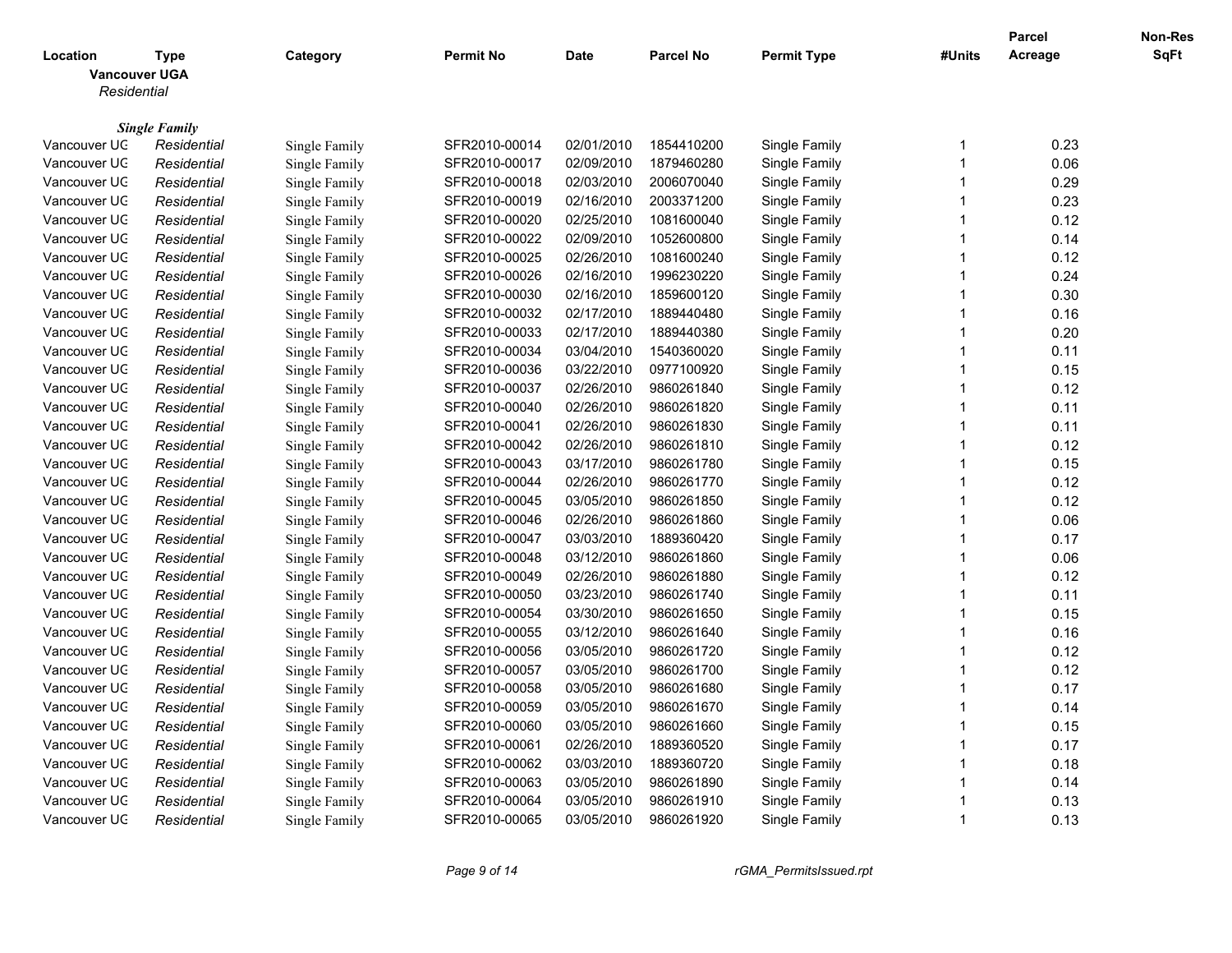|                                                 |                                     |               |                  |             |                  |                    |                         | <b>Parcel</b> | <b>Non-Res</b> |
|-------------------------------------------------|-------------------------------------|---------------|------------------|-------------|------------------|--------------------|-------------------------|---------------|----------------|
| Location<br><b>Vancouver UGA</b><br>Residential | <b>Type</b>                         | Category      | <b>Permit No</b> | <b>Date</b> | <b>Parcel No</b> | <b>Permit Type</b> | #Units                  | Acreage       | <b>SqFt</b>    |
|                                                 |                                     |               |                  |             |                  |                    |                         |               |                |
| Vancouver UC                                    | <b>Single Family</b><br>Residential | Single Family | SFR2010-00066    | 03/05/2010  | 9860261930       | Single Family      | -1                      | 0.13          |                |
| Vancouver UC                                    | Residential                         | Single Family | SFR2010-00067    | 03/05/2010  | 9860261940       | Single Family      | $\overline{\mathbf{1}}$ | 0.13          |                |
| Vancouver UC                                    | Residential                         | Single Family | SFR2010-00068    | 03/30/2010  | 9860261900       | Single Family      | $\overline{1}$          | 0.13          |                |
| Vancouver UC                                    | Residential                         | Single Family | SFR2010-00069    | 03/17/2010  | 9860261630       | Single Family      | $\overline{1}$          | 0.15          |                |
| Vancouver UC                                    | Residential                         | Single Family | SFR2010-00070    | 02/26/2010  | 9860261620       | Single Family      | -1                      | 0.15          |                |
| Vancouver UC                                    | Residential                         | Single Family | SFR2010-00071    | 03/12/2010  | 9860261610       | Single Family      | $\overline{1}$          | 0.16          |                |
| Vancouver UC                                    | Residential                         | Single Family | SFR2010-00072    | 03/12/2010  | 9860261600       | Single Family      | $\overline{1}$          | 0.15          |                |
| Vancouver UC                                    | Residential                         | Single Family | SFR2010-00073    | 03/11/2010  | 2003371240       | Single Family      | $\overline{1}$          | 0.24          |                |
| Vancouver UC                                    | Residential                         | Single Family | SFR2010-00074    | 03/01/2010  | 1052600420       | Single Family      | 1                       | 0.14          |                |
| Vancouver UC                                    | Residential                         | Single Family | SFR2010-00078    | 03/05/2010  | 9860261710       | Single Family      | $\overline{1}$          | 0.12          |                |
| Vancouver UC                                    | Residential                         | Single Family | SFR2010-00079    | 03/12/2010  | 9860261690       | Single Family      | $\overline{1}$          | 0.16          |                |
| Vancouver UC                                    | Residential                         | Single Family | SFR2010-00080    | 03/12/2010  | 9860261730       | Single Family      | $\overline{1}$          | 0.12          |                |
| Vancouver UC                                    | Residential                         | Single Family | SFR2010-00081    | 03/10/2010  | 1570070140       | Single Family      | $\overline{\mathbf{1}}$ | 0.15          |                |
| Vancouver UC                                    | Residential                         | Single Family | SFR2010-00082    | 03/10/2010  | 1570070150       | Single Family      | $\overline{\mathbf{1}}$ | 0.20          |                |
| Vancouver UC                                    | Residential                         | Single Family | SFR2010-00083    | 03/03/2010  | 1889360700       | Single Family      | $\overline{1}$          | 0.17          |                |
| Vancouver UC                                    | Residential                         | Single Family | SFR2010-00084    | 03/08/2010  | 1570070080       | Single Family      | $\overline{1}$          | 0.16          |                |
| Vancouver UC                                    | Residential                         | Single Family | SFR2010-00085    | 03/08/2010  | 1570070070       | Single Family      | $\overline{1}$          | 0.16          |                |
| Vancouver UC                                    | Residential                         | Single Family | SFR2010-00086    | 03/08/2010  | 1894920040       | Single Family      | $\overline{\mathbf{1}}$ | 0.16          |                |
| Vancouver UC                                    | Residential                         | Single Family | SFR2010-00087    | 03/08/2010  | 1879460120       | Single Family      | $\overline{1}$          | 0.08          |                |
| Vancouver UC                                    | Residential                         | Single Family | SFR2010-00088    | 03/04/2010  | 2006070440       | Single Family      | -1                      | 0.27          |                |
| Vancouver UC                                    | Residential                         | Single Family | SFR2010-00089    | 03/03/2010  | 1040400040       | Single Family      | $\overline{1}$          | 0.23          |                |
| Vancouver UC                                    | Residential                         | Single Family | SFR2010-00092    | 03/09/2010  | 1889360760       | Single Family      | $\overline{\mathbf{1}}$ | 0.17          |                |
| Vancouver UC                                    | Residential                         | Single Family | SFR2010-00093    | 03/10/2010  | 1865920300       | Single Family      | $\overline{1}$          | 0.17          |                |
| Vancouver UC                                    | Residential                         | Single Family | SFR2010-00095    | 03/08/2010  | 1865920020       | Single Family      | -1                      | 0.14          |                |
| Vancouver UC                                    | Residential                         | Single Family | SFR2010-00096    | 03/04/2010  | 1894920140       | Single Family      | $\overline{1}$          | 0.17          |                |
| Vancouver UC                                    | Residential                         | Single Family | SFR2010-00097    | 03/11/2010  | 1722000140       | Single Family      | $\overline{1}$          | 0.11          |                |
| Vancouver UC                                    | Residential                         | Single Family | SFR2010-00099    | 03/24/2010  | 1893740140       | Single Family      | $\overline{\mathbf{1}}$ | 0.14          |                |
| Vancouver UC                                    | Residential                         | Single Family | SFR2010-00101    | 03/11/2010  | 1832680140       | Single Family      | $\overline{1}$          | 0.28          |                |
| Vancouver UC                                    | Residential                         | Single Family | SFR2010-00102    | 03/08/2010  | 9860269220       | Single Family      | $\overline{1}$          | 0.24          |                |
| Vancouver UC                                    | Residential                         | Single Family | SFR2010-00103    | 03/08/2010  | 9860269210       | Single Family      | 1                       | 0.24          |                |
| Vancouver UC                                    | Residential                         | Single Family | SFR2010-00106    | 03/15/2010  | 1894920100       | Single Family      | $\overline{1}$          | 0.18          |                |
| Vancouver UC                                    | Residential                         | Single Family | SFR2010-00107    | 03/31/2010  | 1879460400       | Single Family      | $\overline{1}$          | 0.07          |                |
| Vancouver UC                                    | Residential                         | Single Family | SFR2010-00108    | 03/12/2010  | 9860258530       | Single Family      | $\overline{\mathbf{1}}$ | 0.23          |                |
| Vancouver UC                                    | Residential                         | Single Family | SFR2010-00109    | 03/23/2010  | 1040700100       | Single Family      | 1                       | 0.24          |                |
| Vancouver UC                                    | Residential                         | Single Family | SFR2010-00110    | 03/24/2010  | 9860258990       | Single Family      | $\overline{1}$          | 0.16          |                |
| Vancouver UC                                    | Residential                         | Single Family | SFR2010-00111    | 03/24/2010  | 9860260370       | Single Family      | -1                      | 0.14          |                |
| Vancouver UC                                    | Residential                         | Single Family | SFR2010-00113    | 03/18/2010  | 1893740080       | Single Family      | $\overline{1}$          | 0.17          |                |
|                                                 |                                     |               |                  |             |                  |                    |                         |               |                |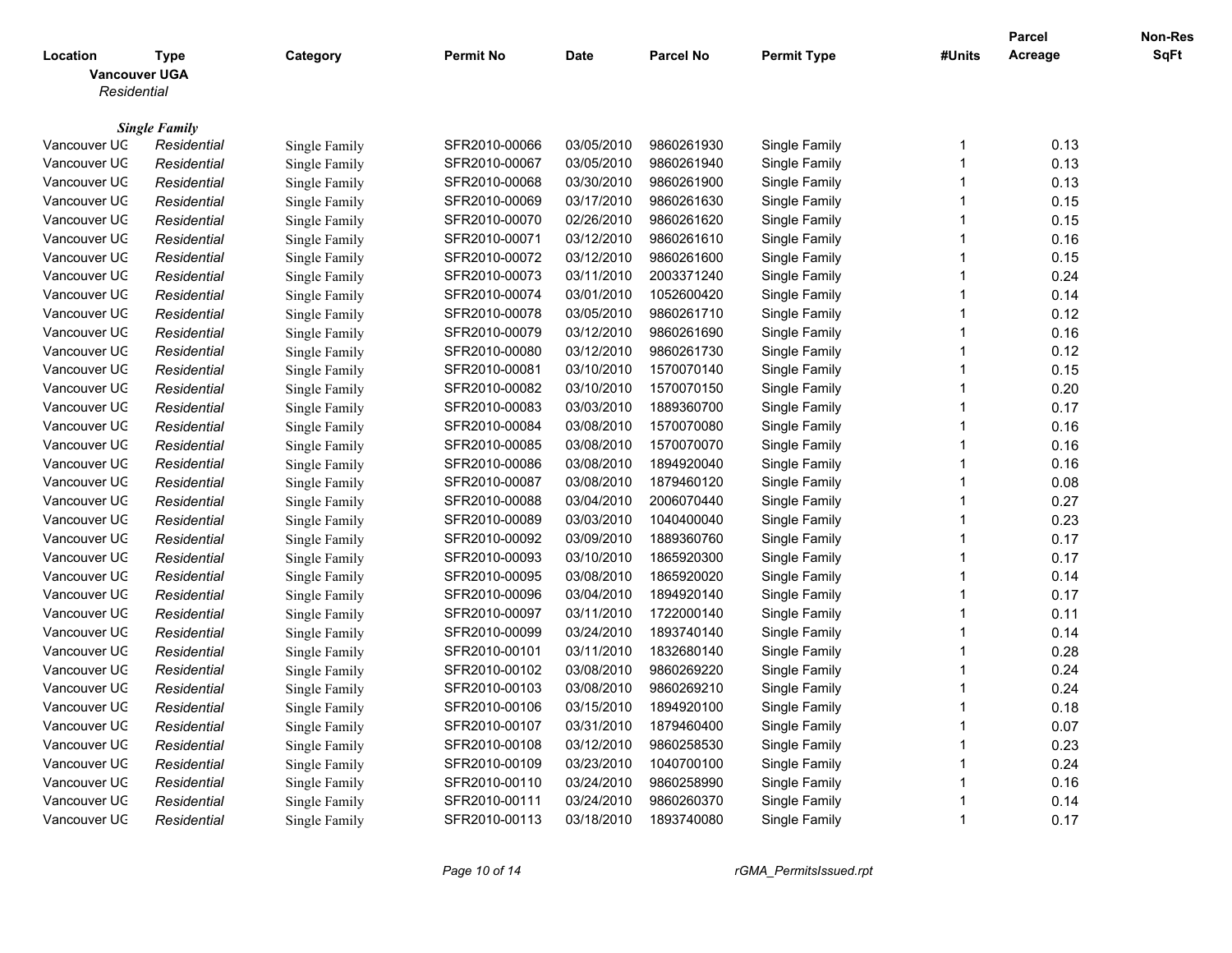| Location<br><b>Vancouver UGA</b><br>Residential | <b>Type</b>          | Category      | <b>Permit No</b> | <b>Date</b> | <b>Parcel No</b> | <b>Permit Type</b>      | #Units | <b>Parcel</b><br>Acreage | <b>Non-Res</b><br><b>SqFt</b> |
|-------------------------------------------------|----------------------|---------------|------------------|-------------|------------------|-------------------------|--------|--------------------------|-------------------------------|
|                                                 | <b>Single Family</b> |               |                  |             |                  |                         |        |                          |                               |
| Vancouver UC                                    | Residential          | Single Family | SFR2010-00114    | 03/23/2010  | 1040700400       | Single Family           | 1      | 0.28                     |                               |
| Vancouver UC                                    | Residential          | Single Family | SFR2010-00115    | 03/22/2010  | 1570070090       | Single Family           |        | 0.12                     |                               |
| Vancouver UC                                    | Residential          | Single Family | SFR2010-00116    | 03/22/2010  | 1570070110       | Single Family           |        | 0.12                     |                               |
| Vancouver UC                                    | Residential          | Single Family | SFR2010-00117    | 03/22/2010  | 1570070130       | Single Family           |        | 0.15                     |                               |
| Vancouver UC                                    | Residential          | Single Family | SFR2010-00118    | 03/22/2010  | 1570070060       | Single Family           |        | 0.18                     |                               |
| Vancouver UC                                    | Residential          | Single Family | SFR2010-00119    | 03/22/2010  | 1879460160       | Single Family           |        | 0.06                     |                               |
| Vancouver UC                                    | Residential          | Single Family | SFR2010-00120    | 03/29/2010  | 9860260130       | Single Family           |        | 0.13                     |                               |
| Vancouver UC                                    | Residential          | Single Family | SFR2010-00121    | 03/05/2010  | 9860258810       | Single Family           |        | 0.12                     |                               |
| Vancouver UC                                    | Residential          | Single Family | SFR2010-00123    | 03/26/2010  | 1195750060       | Single Family           |        | 0.12                     |                               |
| Vancouver UC                                    | Residential          | Single Family | SFR2010-00126    | 03/29/2010  | 1819080280       | Single Family           |        | 0.24                     |                               |
| Vancouver UC                                    | Residential          | Single Family | SFR2010-00127    | 03/24/2010  | 1081600400       | Single Family           |        | 0.15                     |                               |
| Vancouver UC                                    | Residential          | Single Family | SFR2010-00128    | 03/26/2010  | 1895570100       | Single Family           |        | 0.11                     |                               |
| Vancouver UC                                    | Residential          | Single Family | SFR2010-00129    | 03/26/2010  | 9860264710       | Single Family           |        | 0.14                     |                               |
| Vancouver UC                                    | Residential          | Single Family | SFR2010-00130    | 03/31/2010  | 2006070200       | Single Family           |        | 0.21                     |                               |
| Vancouver UC                                    | Residential          | Single Family | SFR2010-00138    | 03/25/2010  | 1879460660       | Single Family           |        | 0.08                     |                               |
| Vancouver UC                                    | Residential          | Single Family | SFR2010-00148    | 03/26/2010  | 1859600160       | Single Family           |        | 0.24                     |                               |
| Vancouver UC                                    | Residential          | Single Family | SFR2010-00149    | 03/26/2010  | 1859600140       | Single Family           |        | 0.22                     |                               |
| Vancouver UC                                    | Residential          | Single Family | SFR2010-00160    | 03/30/2010  | 1877670020       | Single Family           |        | 0.07                     |                               |
| Vancouver UC                                    | Residential          | Single Family | SFR2010-00161    | 03/30/2010  | 1877670040       | Single Family           |        | 0.06                     |                               |
|                                                 |                      |               |                  |             |                  |                         | 142    | Total Single Family      |                               |
|                                                 |                      |               |                  |             |                  | Vancouver UGA Sub Total | 142    |                          | 63,981                        |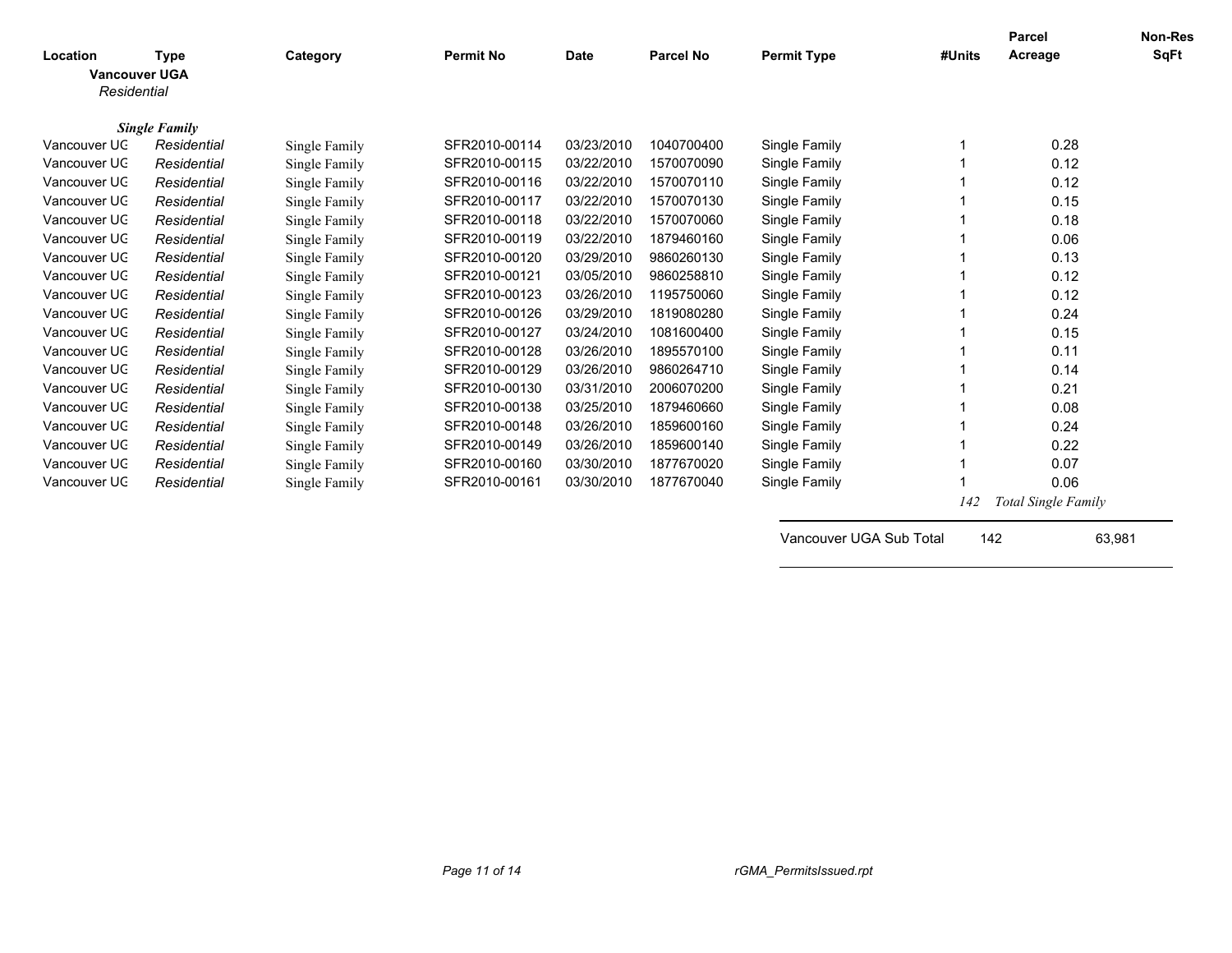| Location<br>Washougal<br>Residential | Type                 | Category      | <b>Permit No</b> | Date       | <b>Parcel No</b> | <b>Permit Type</b>  | #Units | Parcel<br>Acreage          | <b>Non-Res</b><br>SqFt |
|--------------------------------------|----------------------|---------------|------------------|------------|------------------|---------------------|--------|----------------------------|------------------------|
|                                      | <b>Single Family</b> |               |                  |            |                  |                     |        |                            |                        |
| Washougal                            | Residential          | Single Family | 10010001         | 01/26/2010 | 1230110240       | Single Family       |        | 0.17                       |                        |
| Washougal                            | Residential          | Single Family | 10010012         | 02/25/2010 | 1236210260       | Single Family       |        | 0.13                       |                        |
| Washougal                            | Residential          | Single Family | 10010052         | 03/03/2010 | 1230110560       | Single Family       |        | 0.22                       |                        |
| Washougal                            | Residential          | Single Family | 10020019         | 02/22/2010 | 1341403240       | Single Family       |        | 0.15                       |                        |
| Washougal                            | Residential          | Single Family | 10020034         | 03/03/2010 | 1341403300       | Single Family       |        | 0.15                       |                        |
| Washougal                            | Residential          | Single Family | 9100029          | 01/21/2010 | 1300360660       | Single Family       |        | 0.25                       |                        |
| Washougal                            | Residential          | Single Family | 9120032          | 01/20/2010 | 1311730280       | Single Family       |        | 0.26                       |                        |
|                                      |                      |               |                  |            |                  |                     |        | <b>Total Single Family</b> |                        |
|                                      |                      |               |                  |            |                  | Washougal Sub Total |        |                            |                        |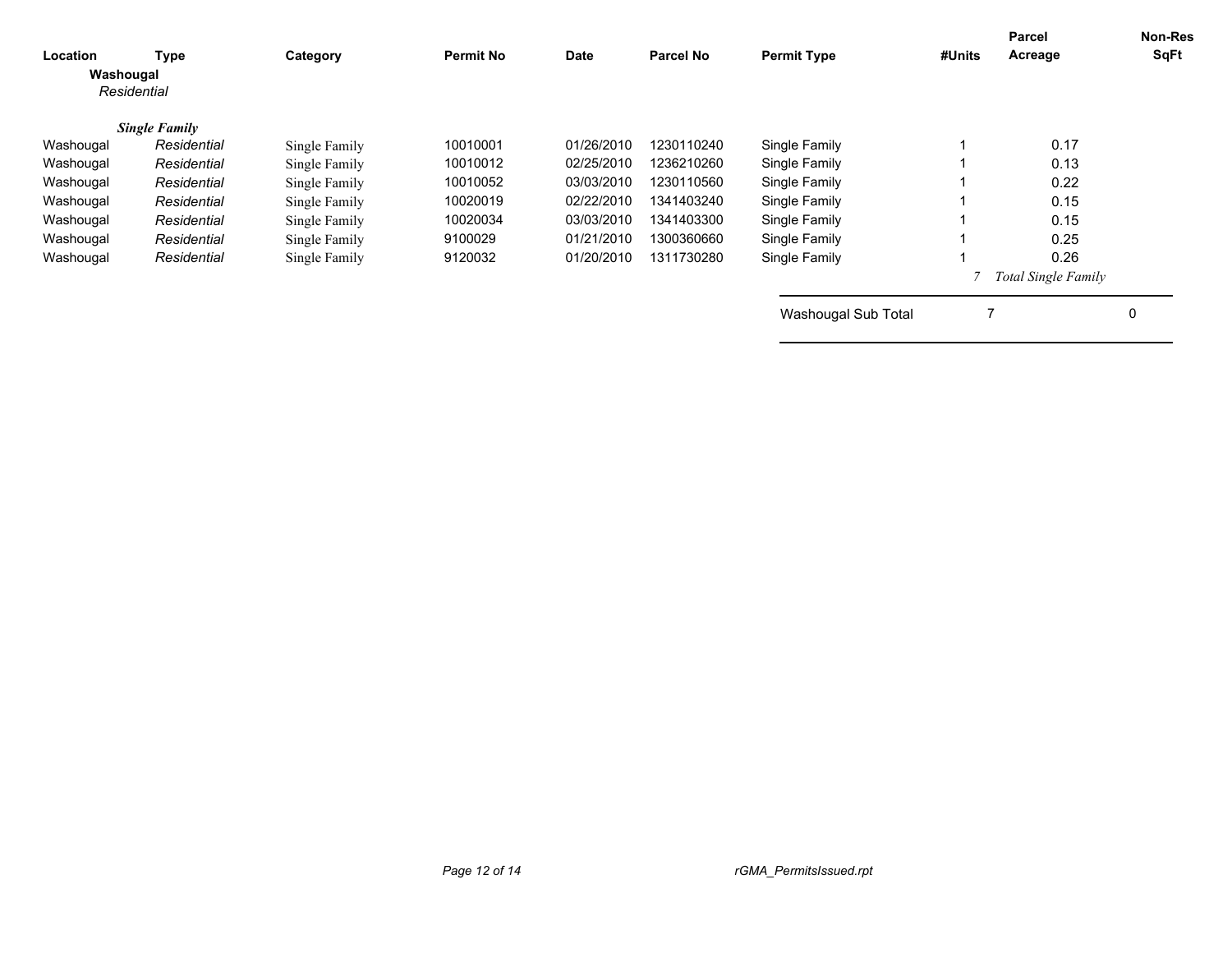| Location<br>Yacolt | Type<br>Residential  | Category      | <b>Permit No</b> | Date       | <b>Parcel No</b> | <b>Permit Type</b>      | #Units | <b>Parcel</b><br>Acreage   | <b>Non-Res</b><br>SqFt |
|--------------------|----------------------|---------------|------------------|------------|------------------|-------------------------|--------|----------------------------|------------------------|
|                    | <b>Single Family</b> |               |                  |            |                  |                         |        |                            |                        |
| Yacolt             | Residential          | Single Family | SFR2009-00457    | 02/03/2010 | 0658050000       | Single Family           |        | 0.08                       |                        |
| Yacolt             | Residential          | Single Family | SFR2009-00458    | 02/03/2010 | 0658050000       | Single Family           |        | 0.08                       |                        |
| Yacolt             | Residential          | Single Family | SFR2010-00006    | 01/21/2010 | 0655040000       | Single Family           |        | 0.15                       |                        |
|                    |                      |               |                  |            |                  |                         |        | <b>Total Single Family</b> |                        |
|                    |                      |               |                  |            |                  | <b>Yacolt Sub Total</b> | 3      |                            | 0                      |
|                    |                      |               |                  |            |                  |                         |        |                            |                        |